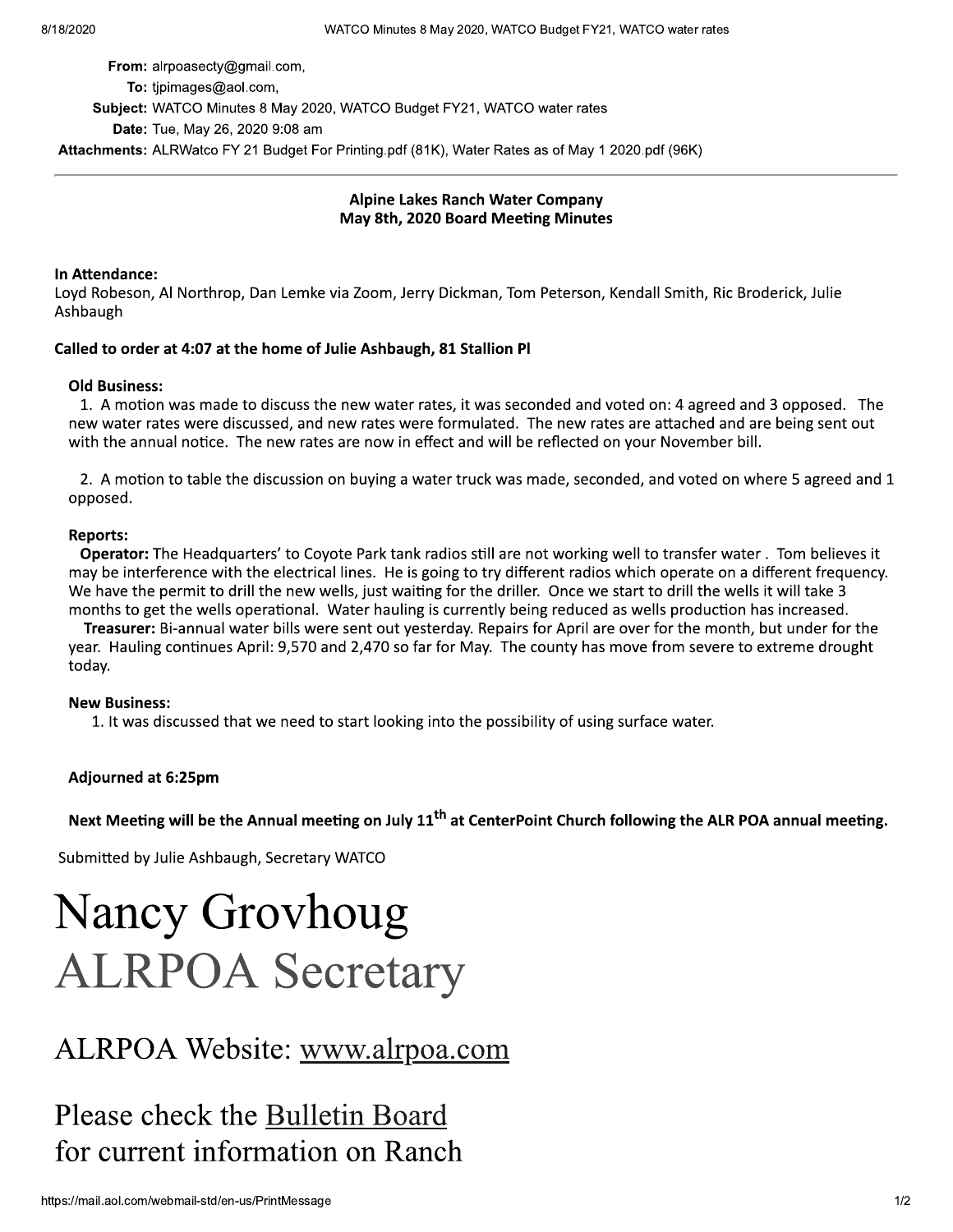# happenings & other pertinent info.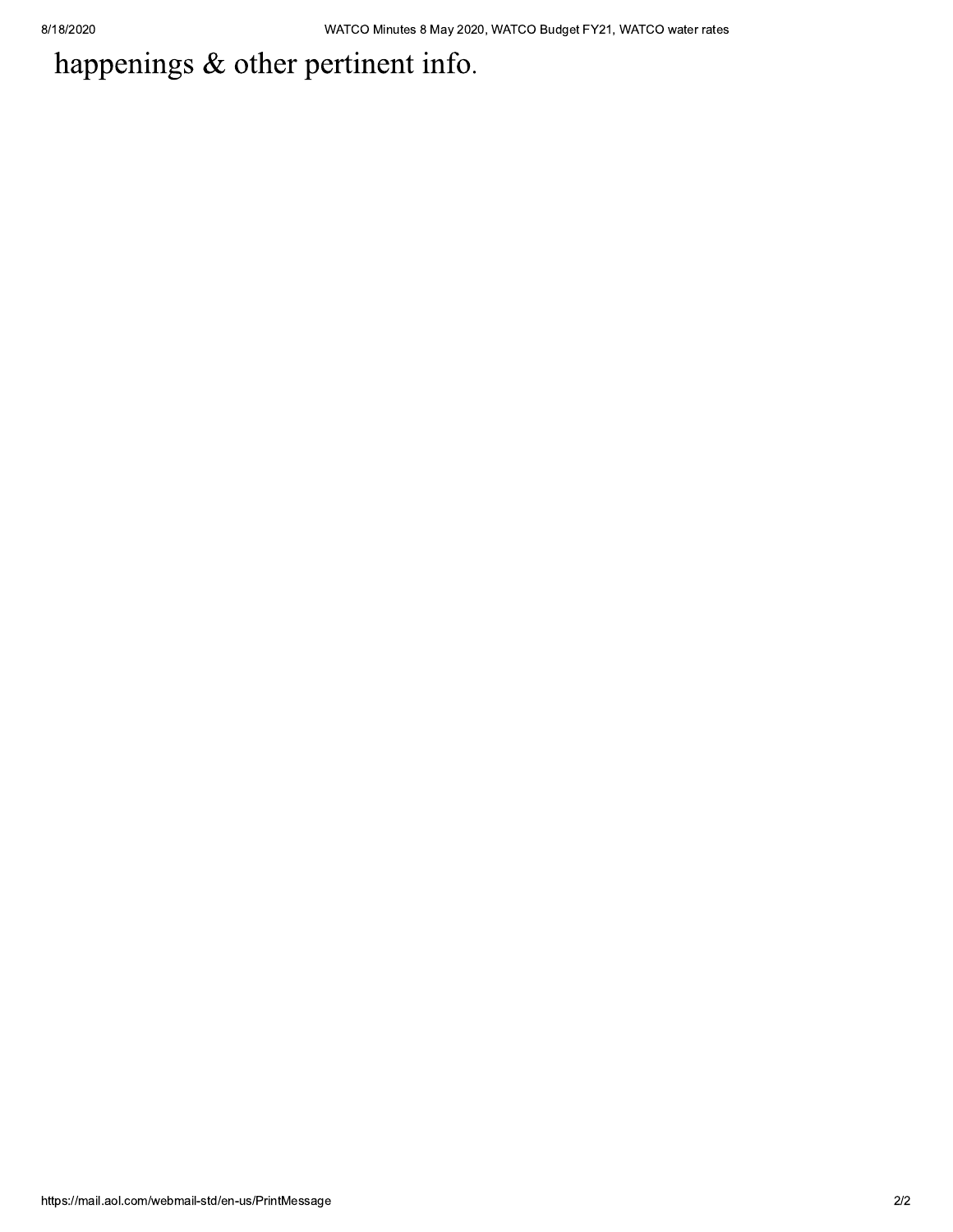#### **Alpine Lakes Ranch Water Company Profit Loss Budget July 2020 - June 2021**

|                                                              | FY 20/21        |                               | <b>VARIANCE</b>     |  |
|--------------------------------------------------------------|-----------------|-------------------------------|---------------------|--|
|                                                              | <b>BUDGETED</b> | FY19 20 Actual (as projected) | OVER PY ACTUAL      |  |
| Income                                                       |                 |                               |                     |  |
| <b>Annual Assessment</b>                                     | \$179,025.00    | \$<br>176,550.00              | \$<br>2,475.00      |  |
| <b>Bank Interest</b>                                         | \$              | Ŝ                             | \$                  |  |
|                                                              | 780.00          | 670.09                        | 109.91              |  |
| <b>Late/Lien Fees</b>                                        | \$              | \$                            | \$                  |  |
|                                                              | 1,000.00        | 1,330.00                      | (330.00)            |  |
| <b>Metered Accounts</b>                                      | \$              | Ŝ                             | \$                  |  |
|                                                              | 87,710.86       | 70,687.86                     | 17,023.00           |  |
| Other Income                                                 | \$              | \$<br>869.05                  | \$<br>(869.05)      |  |
| <b>Transfer Fee</b>                                          | \$              | \$                            | \$                  |  |
|                                                              | 875.00          | 2,175.00                      | (1,300.00)          |  |
| <b>Water Tap Fee</b>                                         | \$              | \$                            | \$                  |  |
|                                                              | 4,500.00        | 1,500.00                      | 3,000.00            |  |
| <b>Total Income</b>                                          | 273,890.86      | \$                            | \$                  |  |
|                                                              | \$              | 253,782.00                    | 20,108.86           |  |
| <b>Gross Profit</b>                                          | \$273,890.86    | s<br>253,782.00               | \$<br>20,108.86     |  |
| <b>Expense</b>                                               |                 |                               |                     |  |
| Administrative                                               | \$              | \$                            | \$                  |  |
|                                                              | 3,500.00        | 3,500.00                      | J.                  |  |
| <b>Ask My Accountant</b>                                     | \$              | \$                            | \$                  |  |
|                                                              | 4,001.75        | 4,001.75                      | l,                  |  |
| <b>Bank Service Charge</b>                                   | \$              | S                             | \$                  |  |
|                                                              | 60.00           | 57.50                         | 2.50                |  |
| <b>Chemical Supplies</b>                                     | \$              | \$                            | \$                  |  |
|                                                              | 1,200.00        | 1,037.84                      | 162.16              |  |
|                                                              | \$              | Ŝ                             | S                   |  |
|                                                              | 47.88           | 46.46                         | 1.42                |  |
| <b>Computer Expense</b><br><b>Contract Labor and Mileage</b> |                 |                               |                     |  |
| Labor                                                        | 66,000.00       | \$                            | 12,269.75           |  |
|                                                              | \$              | 53,730.25                     | \$                  |  |
| Mileage                                                      | \$              | \$                            | \$                  |  |
|                                                              | 10,800.00       | 9,570.75                      | 1,229.25            |  |
|                                                              |                 |                               |                     |  |
| <b>Total Contract Labor and Mileage</b>                      | 76,800.00       | \$                            | \$                  |  |
|                                                              | \$              | 63,301.00                     | 13,499.00           |  |
| <b>Electric Utilities</b>                                    | \$              | \$                            | \$                  |  |
|                                                              | 15,000.00       | 14,930.15                     | 69.85               |  |
| <b>Executive</b>                                             |                 |                               |                     |  |
| <b>Annual Meeting</b>                                        | \$              | 246.78                        | 53.22               |  |
|                                                              | 300.00          | s                             | \$                  |  |
| <b>Total Executive</b>                                       | \$              | Ŝ                             | \$                  |  |
|                                                              | 300.00          | 246.78                        | 53.22               |  |
| Insurance                                                    |                 |                               |                     |  |
| <b>Liability Insurance</b>                                   | \$              | \$                            | \$                  |  |
|                                                              | 1,700.00        | 1,624.00                      | 76.00               |  |
| <b>Workers Compensation</b>                                  | \$              | s                             | \$                  |  |
|                                                              | 3,084.00        | 3,033.00                      | 51.00               |  |
| <b>Total Insurance</b>                                       | \$              | S                             | \$                  |  |
|                                                              | 4,784.00        | 4,657.00                      | 127.00              |  |
| <b>Legal/Professional Fees</b>                               |                 |                               |                     |  |
| <b>Accounting</b>                                            | \$              | \$                            | \$                  |  |
|                                                              | 5,550.00        | 4,519.30                      | 1,030.70            |  |
| <b>Foreclosures</b>                                          | \$              | \$                            | \$                  |  |
|                                                              | 462.75          | 462.75                        | L                   |  |
| <b>Lien Fees</b>                                             | \$<br>52.00     | \$<br>52.00                   | \$                  |  |
| <b>Professional Fees</b>                                     | \$              | \$<br>5,936.00                | \$<br>(5,936.00)    |  |
| <b>Total Legal/Professional Fees</b>                         | \$              | \$                            | \$                  |  |
|                                                              | 6,064.75        | 10,970.05                     | (4,905.30)          |  |
| <b>License and Permits</b>                                   | \$<br>425.00    | \$<br>425.00                  | \$                  |  |
| <b>Miscellaneous</b>                                         | \$<br>400.00    | \$<br>400.00                  | \$                  |  |
| <b>Office Supplies and Postage</b>                           | 491.59<br>\$    | 491.59<br>\$                  | \$                  |  |
| <b>Reimbursed Expenses</b>                                   | \$<br>3,317.29  | \$<br>3,317.29                | \$                  |  |
| <b>Repairs &amp; Maintenance</b>                             | 40,500.00       | \$                            | \$                  |  |
|                                                              | \$              | 41,740.30                     | (1,240.30)          |  |
| <b>Tank Project</b>                                          |                 |                               |                     |  |
| <b>Tank Proj-Construction Cost</b>                           | \$              | \$<br>75,816.95               | \$<br>(75, 816.95)  |  |
| <b>Tank Proj-Engineering</b>                                 | \$              | \$<br>6,805.00                | \$<br>(6,805.00)    |  |
| Tank Proj-Operator Labor                                     | \$              | \$<br>67.50                   | \$<br>(67.50)       |  |
| <b>Tank Proj-Operator Mileage</b>                            | \$              | \$<br>9.00                    | \$<br>(9.00)        |  |
| <b>Tank Proj-Project Materials</b>                           | \$              | \$                            | \$                  |  |
|                                                              | ÷,              | 2,018.60                      | (2,018.60)          |  |
| Tank Project - Other                                         | \$              | \$<br>16,484.72               | \$<br>(16, 484.72)  |  |
| <b>Total Tank Project</b>                                    | \$              | s<br>101,201.77               | \$<br>(101, 201.77) |  |
| <b>Water Haul</b>                                            | \$              | \$                            | \$                  |  |
|                                                              | 63,525.00       | 67,930.00                     | (4,405.00)          |  |
| <b>Water Testing</b>                                         | \$              | \$                            | \$                  |  |
|                                                              | 4,906.00        | 4,906.00                      | L.                  |  |
|                                                              |                 |                               |                     |  |
| <b>Total Expense</b>                                         | \$              | s                             | \$                  |  |
|                                                              | 225,323.26      | 323,160.48                    | (97, 837.22)        |  |